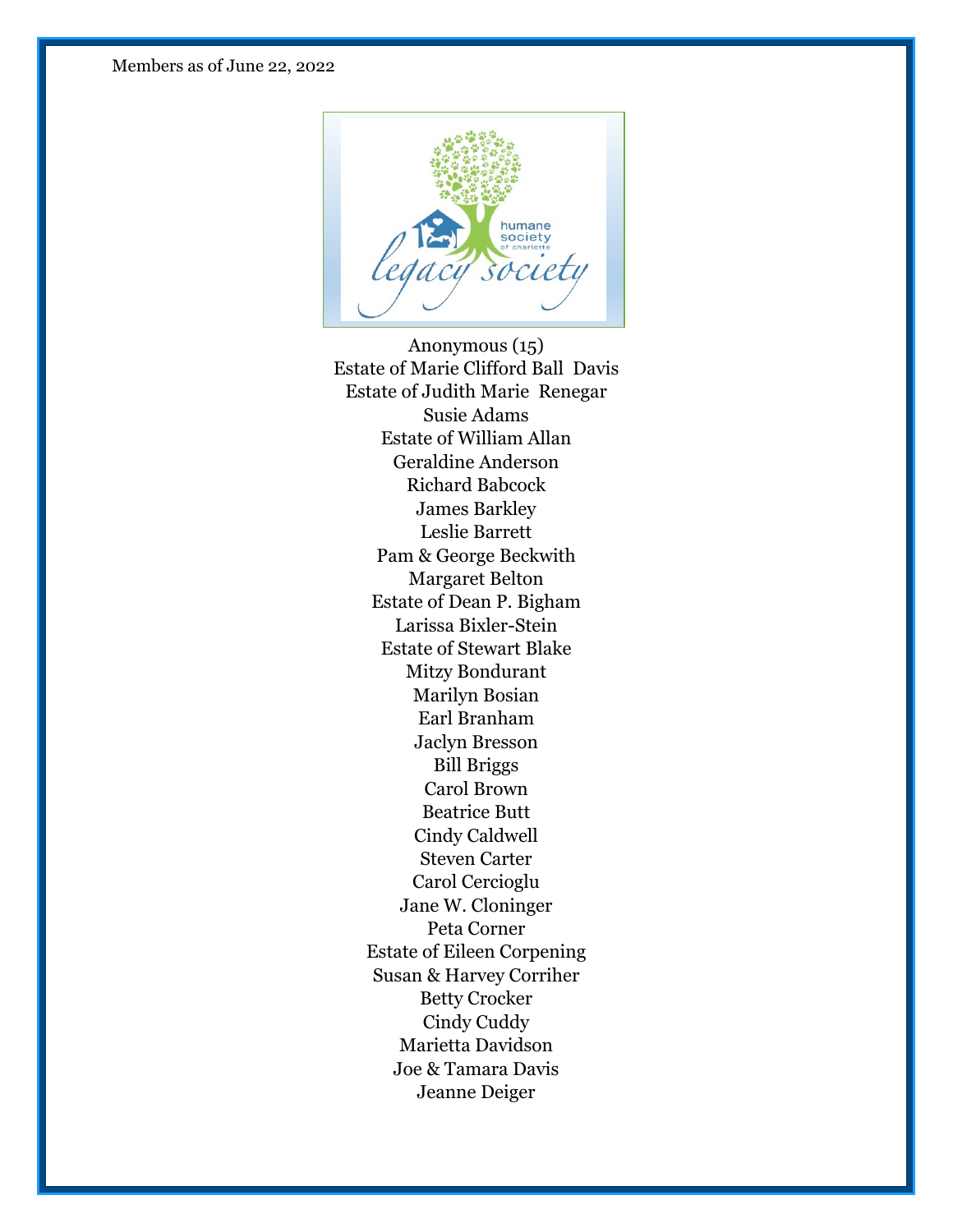Carolyn Derr Estate of Sharon Dixon Peggy Donovan Roberta Driessen Estate of Evelyn Jean Dulaney Rhonda Duncan Gail Dymond Estate of James Edwards Cheryl Ellis Koll Ellis John Byrne, Executor Estate of James E. Blades Sheri Ewing Betsy Ferguson George Finley Sharyn Fleenor Debra Foster Estate of Bruce Frazier Estate of Charles H. Free Lynn Gambon Jud & Sherry Gee Darlene & Dean Glasel Pamela Goard Meg Goldstein Sara Graham Richard Green Janet Greene Michael & Haruko Greene Judith Grivas Bill Hamelau Carol Hance Ronnie & Joyce Hannon Martha Groblewski & Harry Creemers Jamie & Jason Hayes Carlene Hendricks Alison & James Hickmon Helen Higgins Estate of Patsy J Honeycutt Cathy Hudson Diane Huff Sudie Hughes Estate Therese Humphrey John & Jo Hunt Jerri Lynn Jackson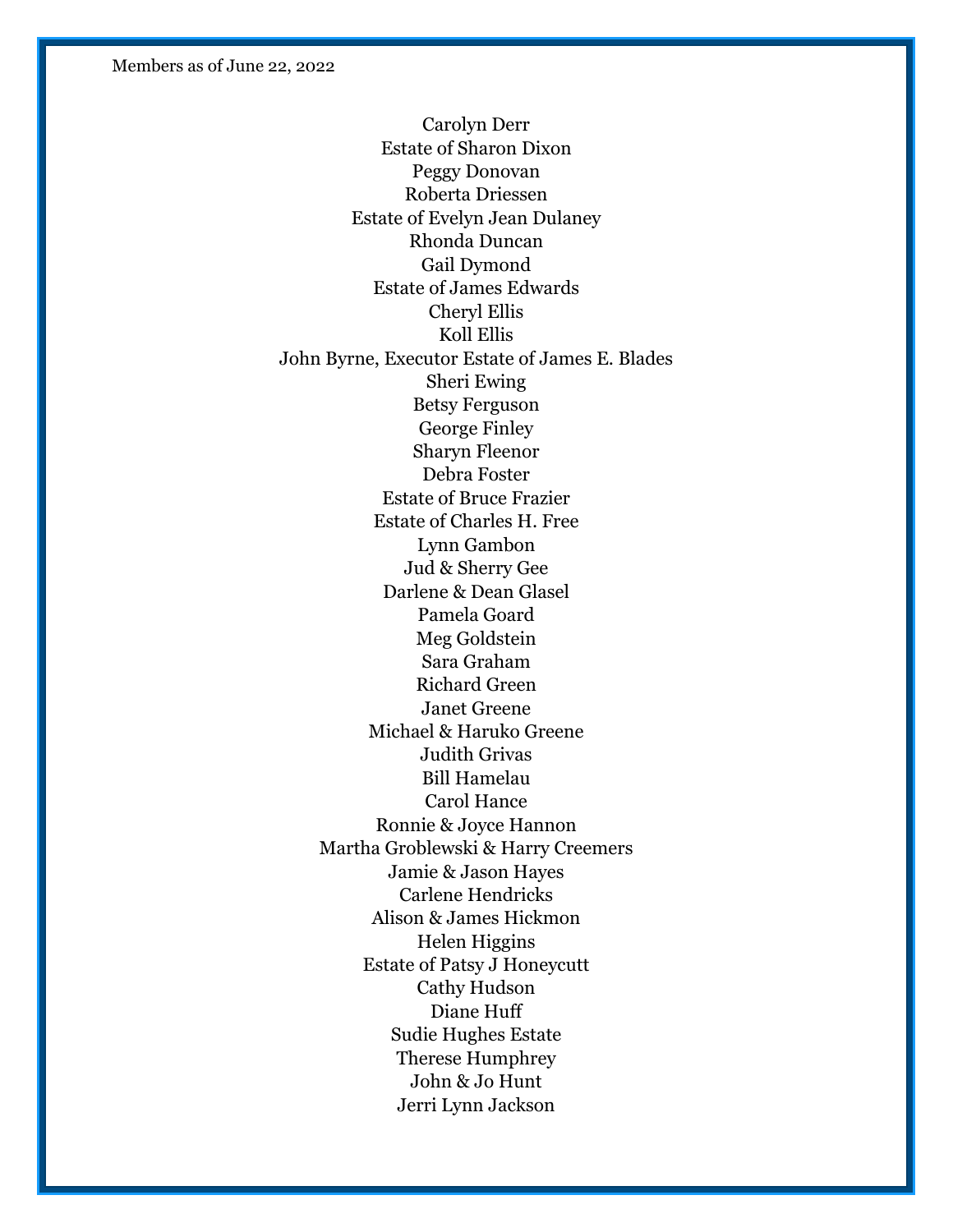Adara & Josh Jacobson Estate of Patricia & Everett Jensen Lynn Kellam Marye Kelly Sarah Lynn Kennelly Linda Kirby Christine Kunkler Sandra & Thomas Lehman Rita Leonard Estate of James Little Jonathan Littlepage Estate of Wally K. Lovern Patricia Carol Lyke Lynn Lytle John Henry Maas Susan Martin Joanie Mashburn Palmer May Phyllis McDonald Estate of James Mcintosh Estate of William H. McKee Ethel McMahan Scott McNeish Annette & Richard Miner David Monroe Estate of Elizabeth Moore Shelly Moore Tracy Morgan Patricia & Russ Morrison John & Jean Oakes Cecelia & John Ogden Susan O'Shields Esate of Ivene Painter Michael & Heather Pappas Dorsey Patrick Bethel Pentel Steve Phillippi Bruce Pietrangelo Jennifer Podis Wendy Porter Coleen Postilio Estate of Erika Preslar Maryjo Prestridge